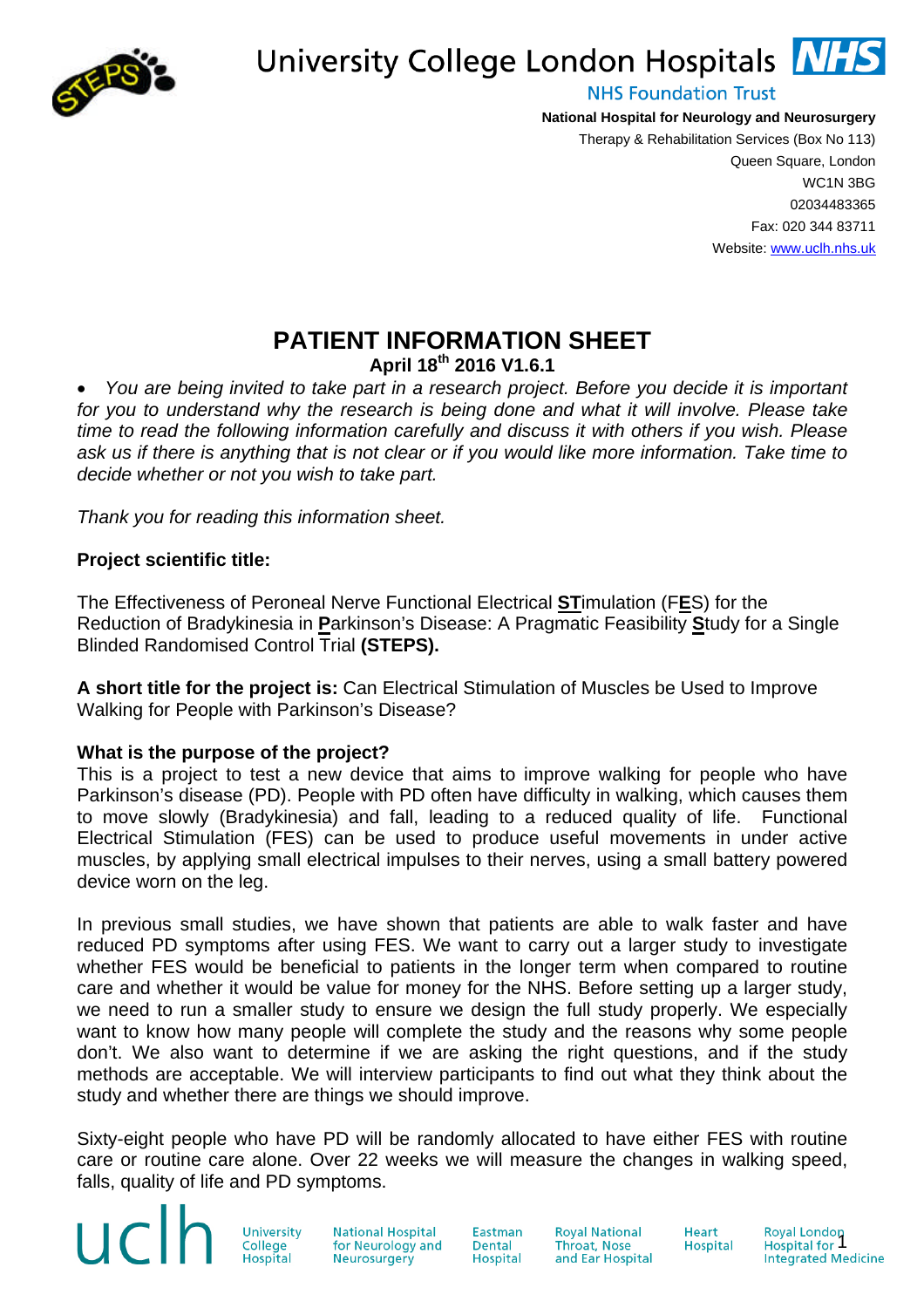

#### **What is Functional Electrical Stimulation (FES)?**

FES is a none-invasive treatment that uses small electrical impulses to activate weak or paralysed muscles and so produce useful movement. The electrical impulses work by exciting the nerves leading to the muscles. Self–adhesive patches (electrodes) held in place using a leg cuff are placed on the skin close to the nerve supplying the muscle. Leads connect the electrodes to a stimulator (ODFS Pace) that produces the impulses. Electrical stimulation feels like pins and needles and most people quickly become used to the sensation.

The ODFS Pace is a FES device developed by researchers at Salisbury District Hospital. It consists of a small battery powered control box, which is worn on a leg cuff, placed around the leg just below the knee. The stimulation activates a nerve called the common peroneal nerve and this causes the muscles that lift the foot to contract. The stimulation is turned on and off using a small pressure sensitive footswitch placed in the shoe. This ensures the stimulation only acts when the wearer wants to lift their foot from the ground.



#### **Figure 1a.** 1b. 1b.

a) The ODFS Pace and leg cuff, b) the cuff mounted electrodes relative to the underlining common peroneal nerve, fibula bone and muscles.

#### **Why have I been chosen?**

You have been identified as someone who has walking that may be affected by PD. However, before you can be offered a place on the study, your suitability will be assessed against the following criteria: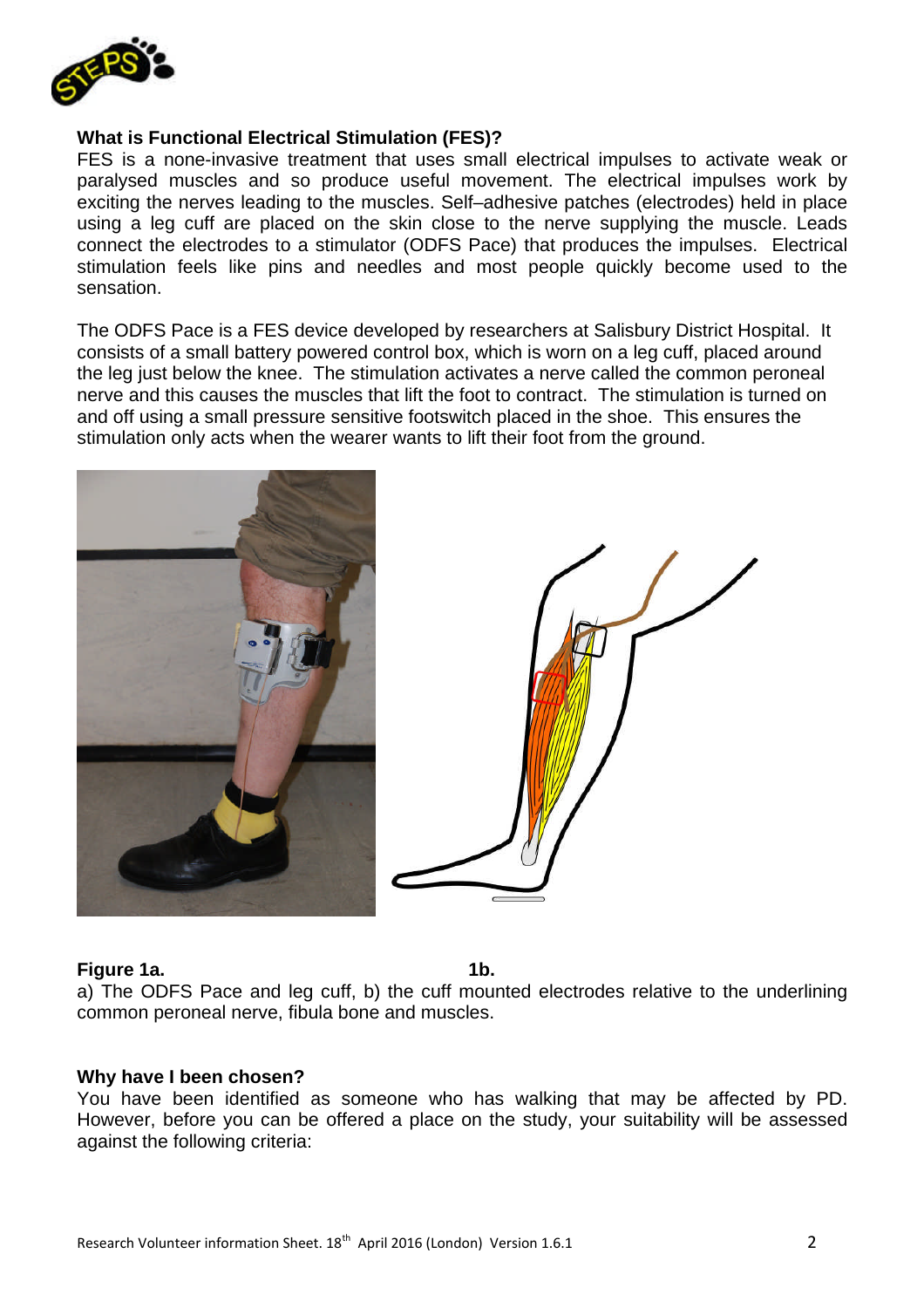

### *Inclusion criteria summary*

- difficulty with one or more aspects of your walking
	- reduced movement of the foot and ankle while walking
	- slow walking
	- short rapid strides
	- freezing while walking
	- short stride length

 able to walk 10m with appropriate walking aids but without assistance from another person

#### *Exclusion criteria summary*

- treatment other than standard drug therapy
- pregnancy
- cardiac pacemaker, or other active medical implanted devices
- other medical conditions that affect walking
- malignancy or skin conditions in the lower leg area.

#### **Do I have to take part?**

No, it is up to you to decide whether or not to take part. If you do decide to take part you will be asked to sign a consent form. During the project, you are free to withdraw at any time and without giving a reason. A decision to withdraw at any time, or a decision not to take part, will not affect the standard of care you receive from The National Hospital for Neurology and Neurosurgery.

#### **What if I do not wish to take part?**

That's Fine. However, we would be very interested to know your reasons for not taking part. This is so we can improve the design of our future study. We would therefore like to invite you to complete the reply slip at the end of this information and contact the study centre to take part in a short telephone interview. No effort will be made to change your mind, only to understand your reasons for not taking part. This is totally voluntary.

#### **How long will I be involved with the project if I take part?**

The study lasts 22 weeks in total of which 18 weeks (group 2 only) is spent using the treatment at home.

#### **What will happen to me if I take part?**

If you decide to take part, your suitability for the study will be assessed by a researcher. This will involve a timed 10m walk test, a physical examination of your lower limbs, some questions about your medical history and a short questionnaire. Please bring a repeat prescription listing any medication you take.

If you are eligible, you will be offered an appointment to begin the study. This may be on the same day as the initial screening appointment. This appointment will take 60 to 90 minutes during which you will complete further questionnaires, assessments and walking tests. You will also be given a diary to fill in each day to record any falls or contacts with medical services.

Once all the assessments have been completed, the next step is to be allocated to either group 1 (normal care) or group 2 (FES). This is done using a computer randomisation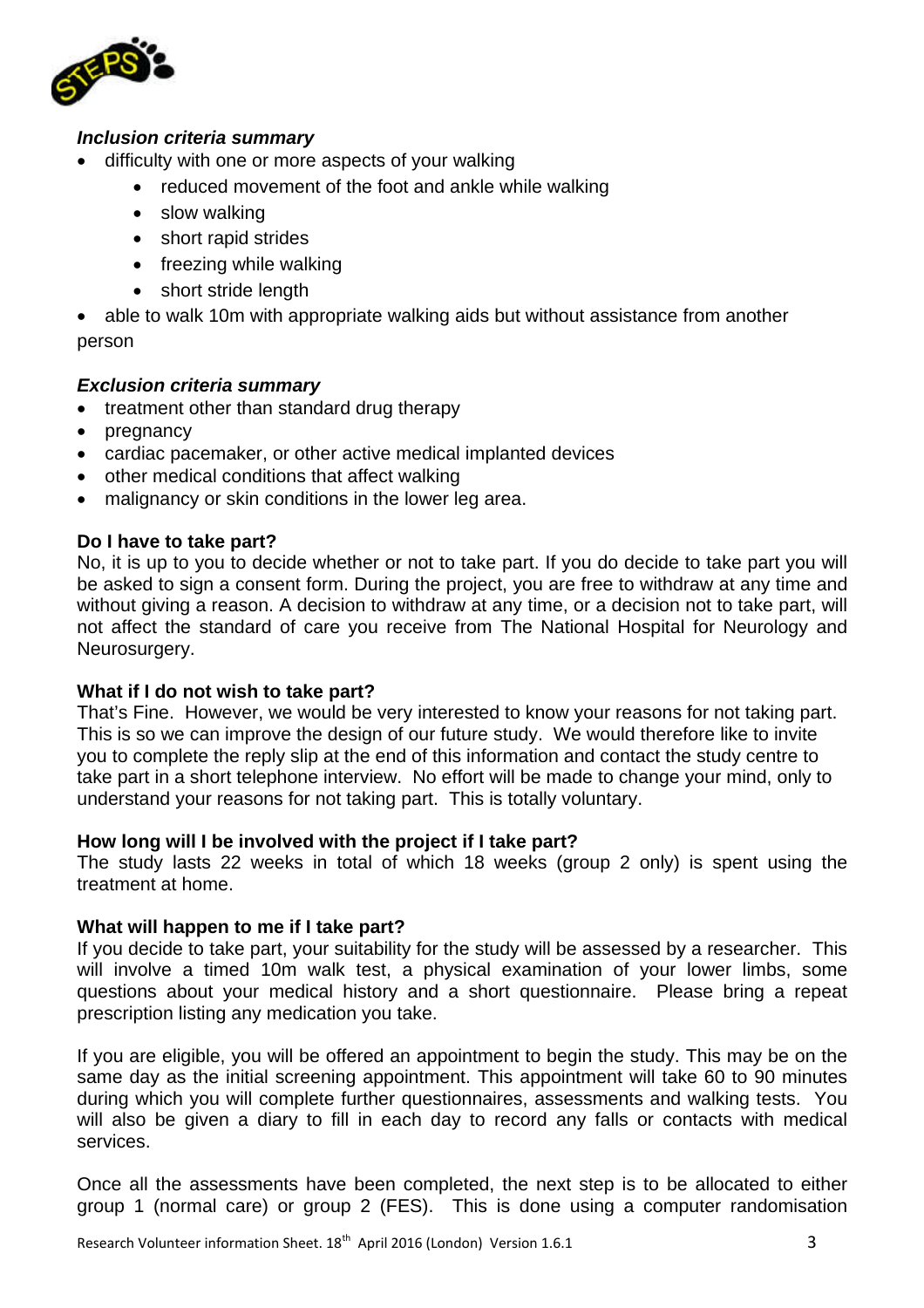

system and is completely out of the control of the researchers. If you are allocated to group1 (normal care) you will be given an appointment to attend the next assessment session, which will be 6 weeks later. If you are allocated to group 2 (FES) you will be given an appointment to start FES treatment.

#### **Clinical Assessment Sessions**

For both groups there will be three further assessment sessions; one at 6 weeks, one at 18 weeks and a final one at 22 weeks. The 22 week assessment is 4 weeks after group 2 have stopped using FES. At each session the measurements taken at the first session, will be repeated.

All of the outcome measures will be performed by a clinician who is "blinded" to which group each participant is in. This is so they cannot be biased in the way they make the assessments. It is **very important** that you do not tell the clinician which group you are in. Assessment sessions will take 60 to 90 minutes.

#### **Normal Care (group 1)**

Participants allocated to group 1 will continue with their normal care. Although they will not receive the FES, their role in the study is equally important as group 2. This is because we need an accurate record of normal care and the way people respond to it, in order to make a comparison with the new treatment.

#### **FES Treatment (group 2)**

If you are allocated to group 2 (FES) you will be invited to two clinic sessions, in the same week, to begin treatment. At the first session the FES device will be set up for you and you and if appropriate, your partner or carer will be shown how to use it. At the second session your use of the device will be checked and any further adjustments made if required. You will also be asked to complete a timed 10m walk test with and without FES.

You will be asked to take the FES device home and use it daily. At first your use will be limited to short walks. The amount you use FES will be increased daily over a three week period at which point you will be able to use it whenever you walk.

You will be asked to return to the FES clinic 6 weeks later where the device and your use of it will be checked. Any further adjustments will be made if required and further instruction in its use given. The timed 10m walking test will be repeated.

The final visit to the FES clinic will be at week 18 (12 weeks after the 6 week visit). At this visit the timed 10m walk test will be repeated and you will be asked to complete a short questionnaire about you experience of using FES. You will be asked to return the equipment to the clinic.

Each clinic appointment takes about 60 minutes. Where possible they will be on the same day and immediately after the Clinical Assessment sessions.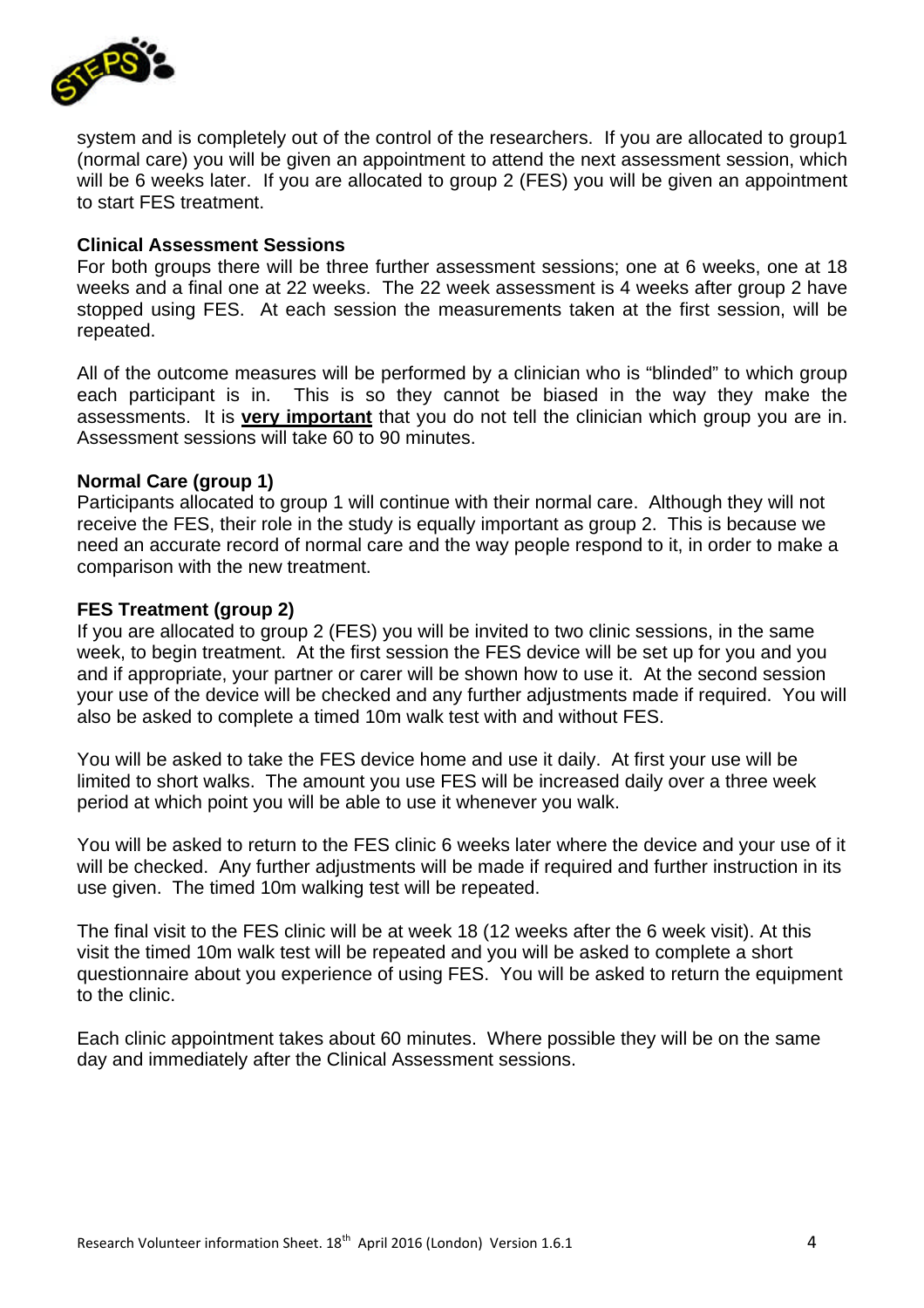



**Figure 2. Study visits**

## **What clothes should I wear?**

Wear what you feel comfortable in. We will need to have access to your lower legs for the physical examinations and if you are allocated to group 2, we will need to put electrodes on your legs. Loose trousers, a skirt or shorts would be ideal. Tights or stockings should not be worn if you are in group 2 (FES)

#### **Telephone Interviews**

In order to find out what the study participants think about their mobility, the study and FES, 24 participants will be invited to take part in two short telephone interviews. The first will be at the beginning of the study, before group 2 have begun FES. The second will be at the end of the study. We will also ask permission to contact and interview people who leave the study early to find out their reasons. All interviews will be confidential and identifiable information will not be reported or feedback to either the assessor or treating clinician. Interview will be carried out by a researcher in the University of Southampton. If appropriate, a limited number of interviews may be carried out face-to-face at the participant's home or other location. Interviews will be digitally recorded and analysed later.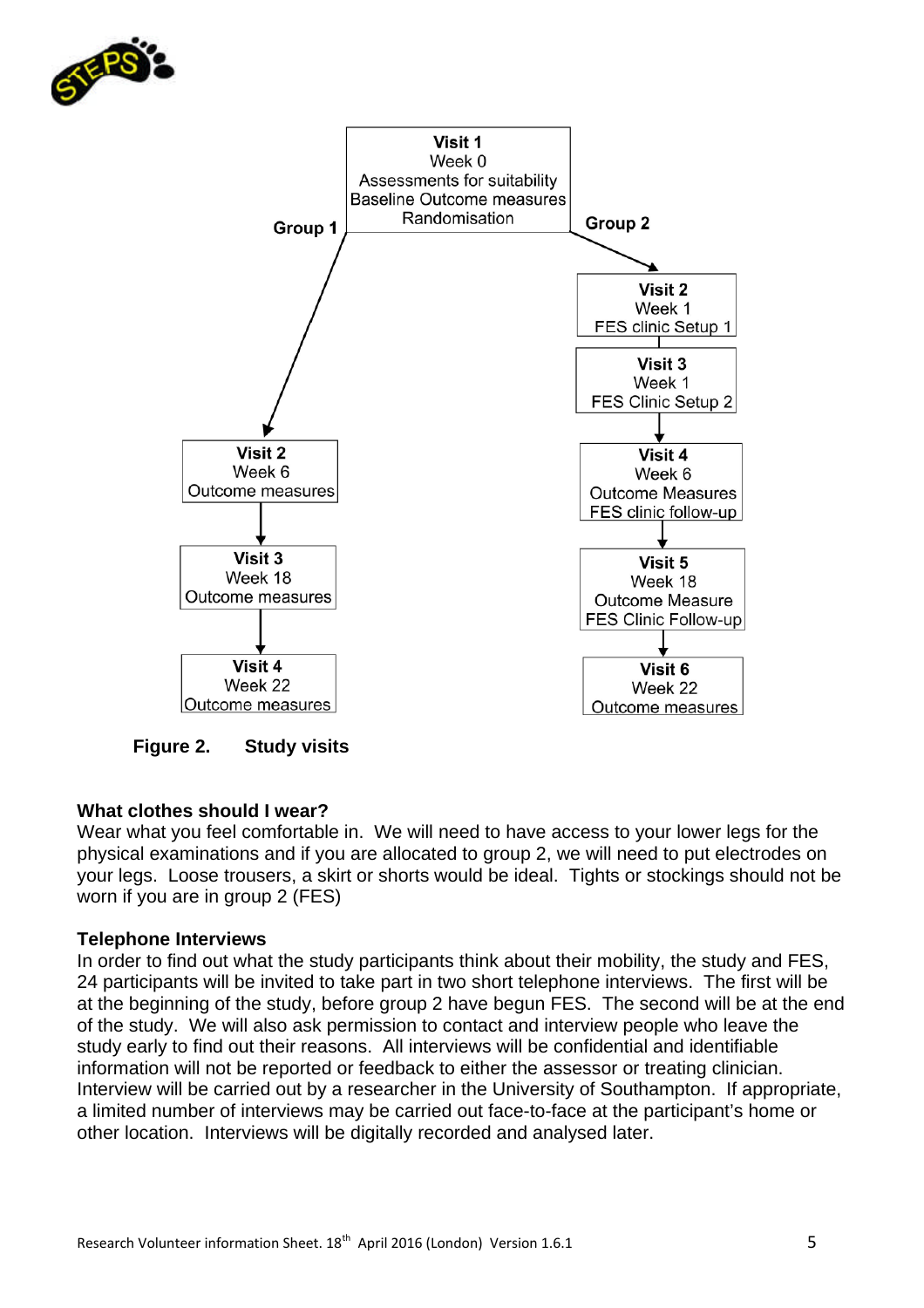

#### **What facilities does your department have?**

There are limited disabled parking facilities outside the hospital but good public transport links. Within the department there is a toilet suitable for wheelchair users and we have facilities to enable privacy when changing, placing electrodes or measuring equipment.

#### **What are the possible disadvantages and risks of taking part?**

There are no known serious side effects from using FES, but there are some minor risks.

The stimulation feels a bit like pins and needles. Most people quickly become used to it, but it is possible that you may find the sensation too uncomfortable and may decide too not to use the stimulator. Similarly, turning the stimulation up too high may be uncomfortable, but not dangerous.

In some cases skin irritation can occur. If this happens, then you are asked to contact us. We will provide advice on how to solve the problem.

Some people who have epilepsy can have an increase in symptoms in response to electrical stimulation.

The ODFS Pace, the device used in this study, has been extensively used by people who have other neurological conditions such as Multiple Sclerosis and stroke. No serious adverse effects from using the device have been recorded.

#### **What are the possible benefits of taking part?**

Although it has not yet been scientifically proven, our preliminary evidence indicates that FES can improve walking speed, reduce falls and may reduce the overall impact of PD. If we produce good evidence for these effects, the study may lead to a new treatment being available within the NHS.

#### **What if new information becomes available?**

Sometimes during the course of a research project, new information becomes available about the treatment that is being studied. If this happens, we will tell you about it and discuss with you whether you want to continue in the study. If you decide to withdraw we will make arrangements for your care to continue. If you decide to continue in the study you will be asked to sign an updated consent form.

With your permission, we will contact your doctor and, where appropriate, your medical consultant before you start on the trial. If you do start the trial and there is any new information from your doctor, consultant or one of the researchers that could affect you continuing on the project, we may ask you to withdraw from the project. In reaching any decision we will discuss it fully with you and consider your best interests at all times.

#### **Will I have my expenses reimbursed?**

You are entitled to claim travel expenses which will be reimbursed at 24 pence a mile up to a maximum of 100 miles for each return trip. Public transport fares may also be reimbursed. A claim form will be provided at the end of your participation in the study.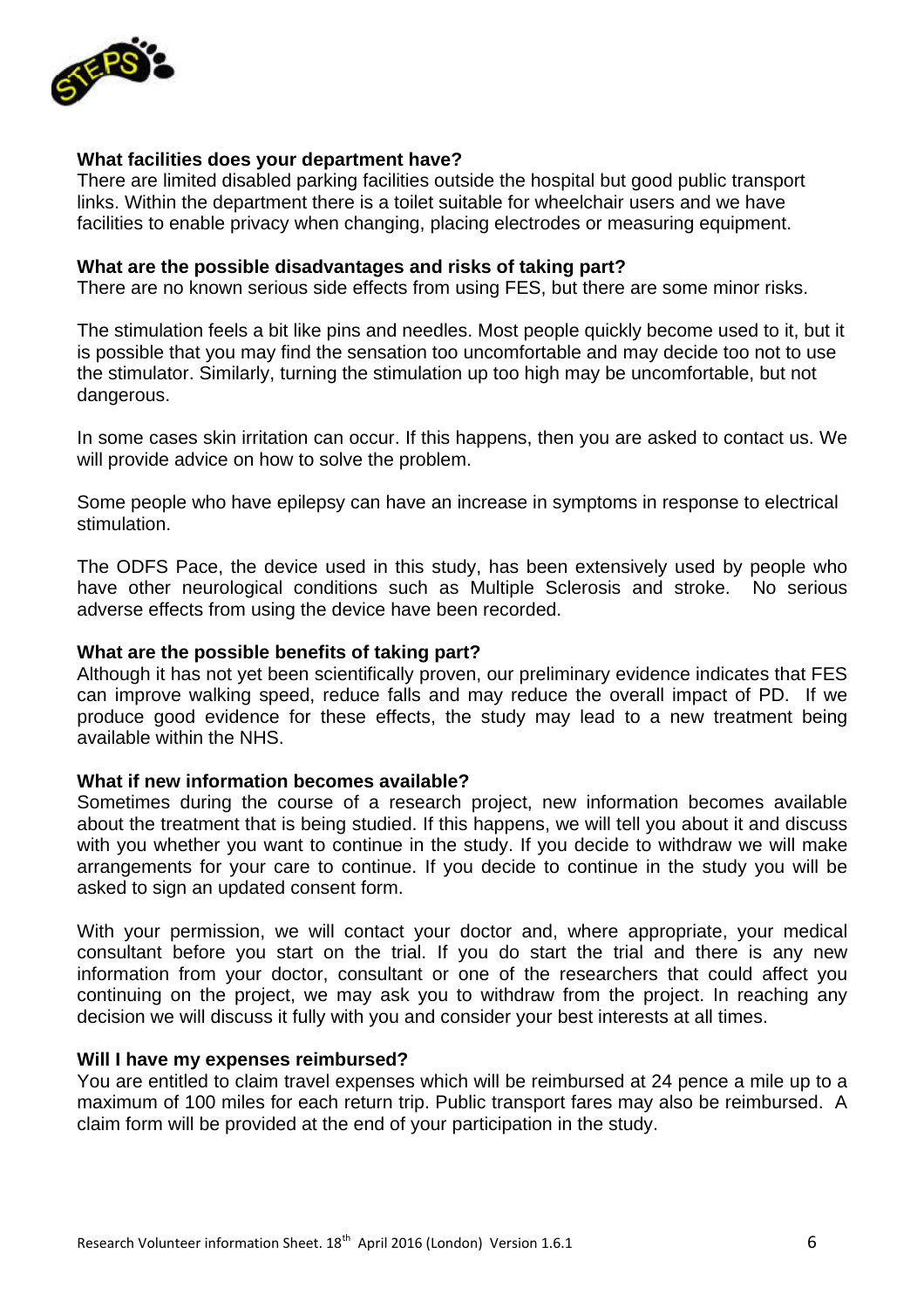

#### **What happens when the research project stops?**

You will be asked to return the equipment to the hospital. If you have found FES of benefit and wish to continue its use after week 22 this will be offered to you however this will only be provided by the London site.

#### **What if something goes wrong?**

If you are harmed by taking part in this research project, there are no special compensation arrangements. If you are harmed due to someone's negligence, then you may have grounds for a legal action but you may have to pay for it. Regardless of this, if you wish to complain, or have any concerns about any aspect of the way you have been approached or treated during the course of this project, the normal National Health Service complaints mechanisms will be available to you. For information about how to complain please contact: Patient Advice and Liaison Service (PALS), Box 25, The National Hospital for Neurology and Neurosurgery, Queen Square, London, NC1N 3BG, tel: 0203 448 3237, e-mail: PALS@UCLH.NHS.UK

#### **Will my taking part in this project be kept confidential?**

All information collected about you during the course of the research will be kept strictly confidential. Each patient on the project will be given a unique code that does not contain any personal details. The study information will be stored on computers at Plymouth University for a period of one year following completion of the project. Only members of the research team and the Peninsula Clinical Trials Unit (PenCTU) at Plymouth University will have direct access to the study information. Non person identifiable records will be stored by Salisbury District Hospital for a period of 10 years following the completion of the projects.

In the consent form, we will ask for your permission to allow restricted access to your medical records. This access will only be by the named researchers who are members of NHS staff within this department.

#### **What will happen to the results of the research project?**

A report will be submitted to the National Institute of Health Research, which is funding this work. The results will be used for planning the next stage of research. Findings may also be published in scientific and medical journals, at conferences and at training days for clinicians. Confidentiality and patient anonymity will always be maintained. If you are interested, we would be pleased to discuss the results and conclusions from the project with you.

#### **Who is organising and funding the research?**

The study is organised by the Dept. of Clinical Science and Engineering at Salisbury District Hospital and funded by the National Institute of Health Research as part of their Research for Patient Benefit funding stream. The money is to cover research expenses associated with the project, including part of the salaries of the research staff. No payment is made to your referring doctor.

#### **Who has reviewed the project?**

This project and information sheet were prepared in consultation with the STEPS project Patient Advisory Group. All research in the NHS is looked at by an independent Research Ethics Committee to protect your safety, rights, wellbeing and dignity. This study has been reviewed and given favourable opinion by South West Cornwall and Plymouth Research Ethics Committee.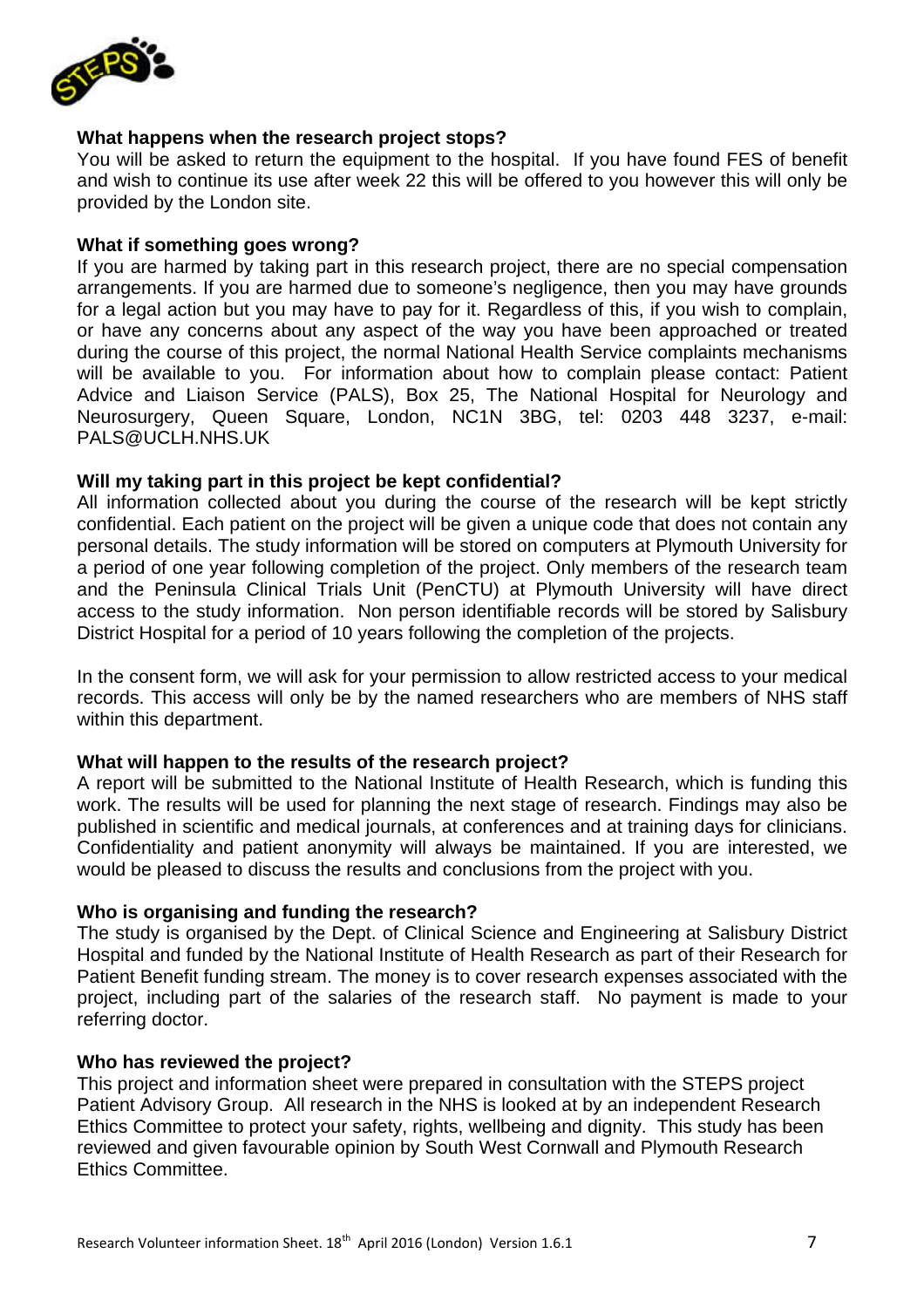

#### **Contact for further information**

If you need further information about the project, please contact:

**Paul Taylor.** Chief Investigator

**Trish Sampson.** Researcher

Department of Clinical Science and Engineering, Salisbury District Hospital, Salisbury, Wiltshire, SP2 8BJ.

Telephone. 01722 429119. / 01722 439561 E-mail p.taylor@salisburyfes.com

- **Val Stevenson.** Principle Investigator
- **Coralie Seary.** Clinical Specialist Physiotherapist
- **Benjamin Beare.** Researcher

Department of Therapies and Rehabilitation, National Hospital for Neurology and Neurosurgery, Queen Square, London, WC1N 3BG Telephone 0203 448 3194 E-mail Benjamin.Beare@uclh.nhs.uk

E-mail Val.stevenson@uclh.nhs.uk

If you wish to participate in this project or would like to report your reasons for not taking part, please complete the form at the end of this information and return it in the stamped addressed envelope provided.

Thank you for reading this information sheet.